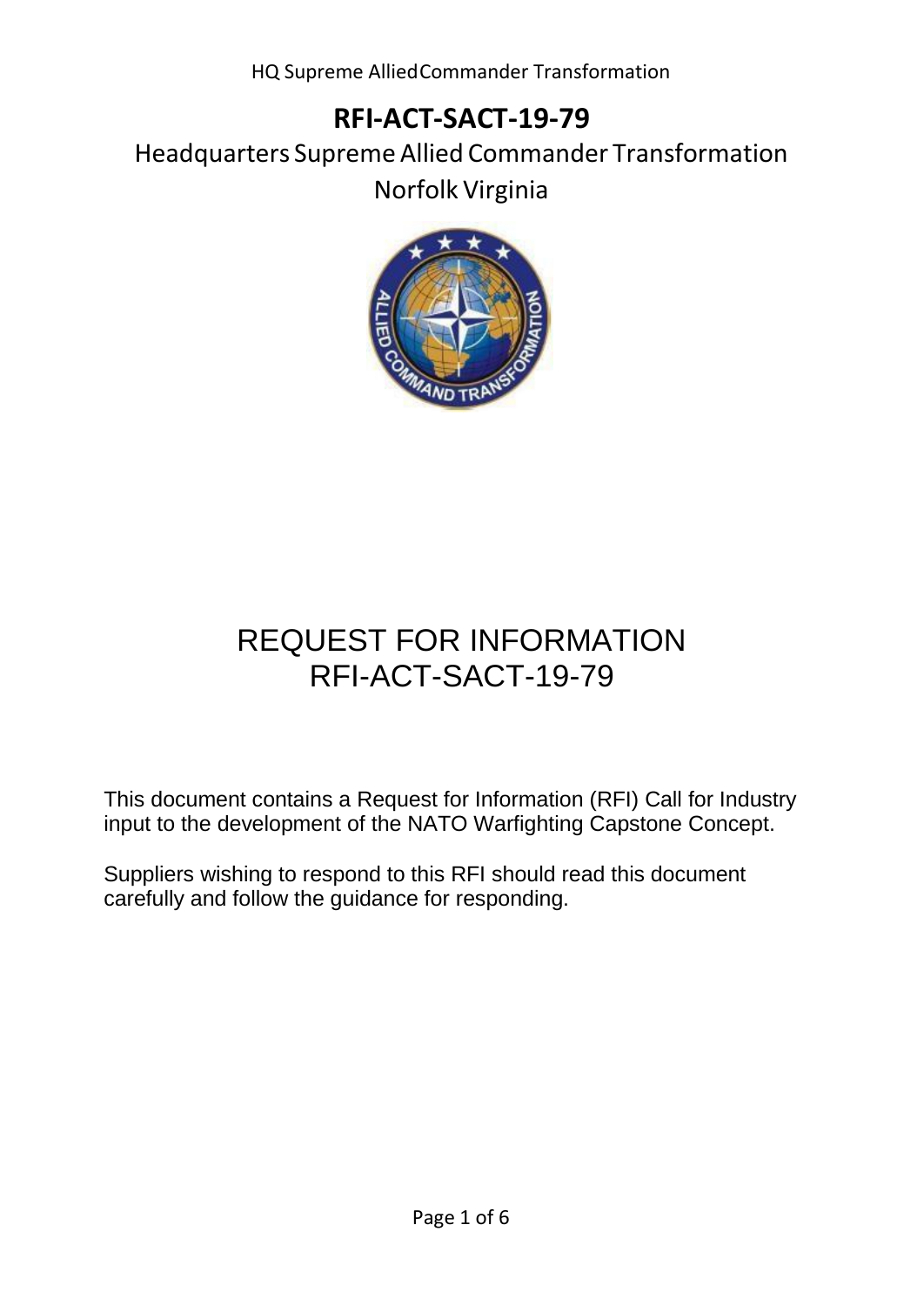| HQ Supreme Allied Commander Transformation RFI 19-79 |                                                                                                                                                                       |
|------------------------------------------------------|-----------------------------------------------------------------------------------------------------------------------------------------------------------------------|
| <b>General Information</b>                           |                                                                                                                                                                       |
| Request For Information No.                          | 19-79                                                                                                                                                                 |
| <b>Project Title</b>                                 | Request for industry input to the NATO<br><b>Warfighting Capstone Concept</b>                                                                                         |
| Due date for submission<br>of requested information  | 15 December 2019                                                                                                                                                      |
| <b>Contracting Office Address</b>                    | NATO, HQ Supreme Allied Commander<br><b>Transformation (SACT)</b><br><b>Purchasing &amp; Contracting Suite 100</b><br>7857 Blandy Rd, Norfolk, VA, 23511-2490         |
| <b>Contracting Points of Contact</b>                 | 1. Tonya Bonilla<br>e-mail: tonya.bonilla@act.nato.int<br>Tel: +1 757 747 3575<br>2. Catherine Giglio<br>e-mail: catherine.giglio@act.nato.int<br>Tel:+1 757 747 3856 |
| <b>Technical Points of Contact</b>                   | 1. Mark Tocher,<br>e-mail: mark.tocher@act.nato.int<br>Tel: +1 757 747 3275                                                                                           |

### **1** - INTRODUCTION

1.1 Summary. Headquarters Supreme Allied Commander Transformation (HQ SACT) is issuing this Request for Information (RFI) in order to engage with industry and academia. The NATO Warfighting Capstone Concept (NWCC) will focus on the design, development and delivery of the Alliance's coherent Military Instrument of Power (MIoP) over a time horizon of 20 years. The intention is to establish the art-of-the-possible and state-of-the-art with respect to technologies and concepts in the area of future warfighting.

1.2. This request for information does not constitute a commitment to issue a future request for proposal (RFP). The purpose of this request is to involve industry and academia through collaboration, in an examination of future capabilities and concepts related to improving capabilities, concepts and other components of DOTMLPFI<sup>1</sup> to prepare the Alliance MIoP for operations in the future battlespace in 20 years. HQ SACT has not made a commitment to procure any of the items described herein, and release of this RFI shall not be construed as such a commitment, nor as authorization to incur cost for which reimbursement will be required or sought. Further, respondents are advised HQ SACT will not pay for any information or administrative costs incurred in responding to this RFI. The costs for responding to this RFI shall be borne solely by the responding party. Not responding to this RFI does not preclude participation in any subsequent RFP if issued in the future.

Page 2 of 6 <sup>1</sup> Doctrine, Organisation, Training, Materiel, Leadership, Personnel, Facilities, Interoperability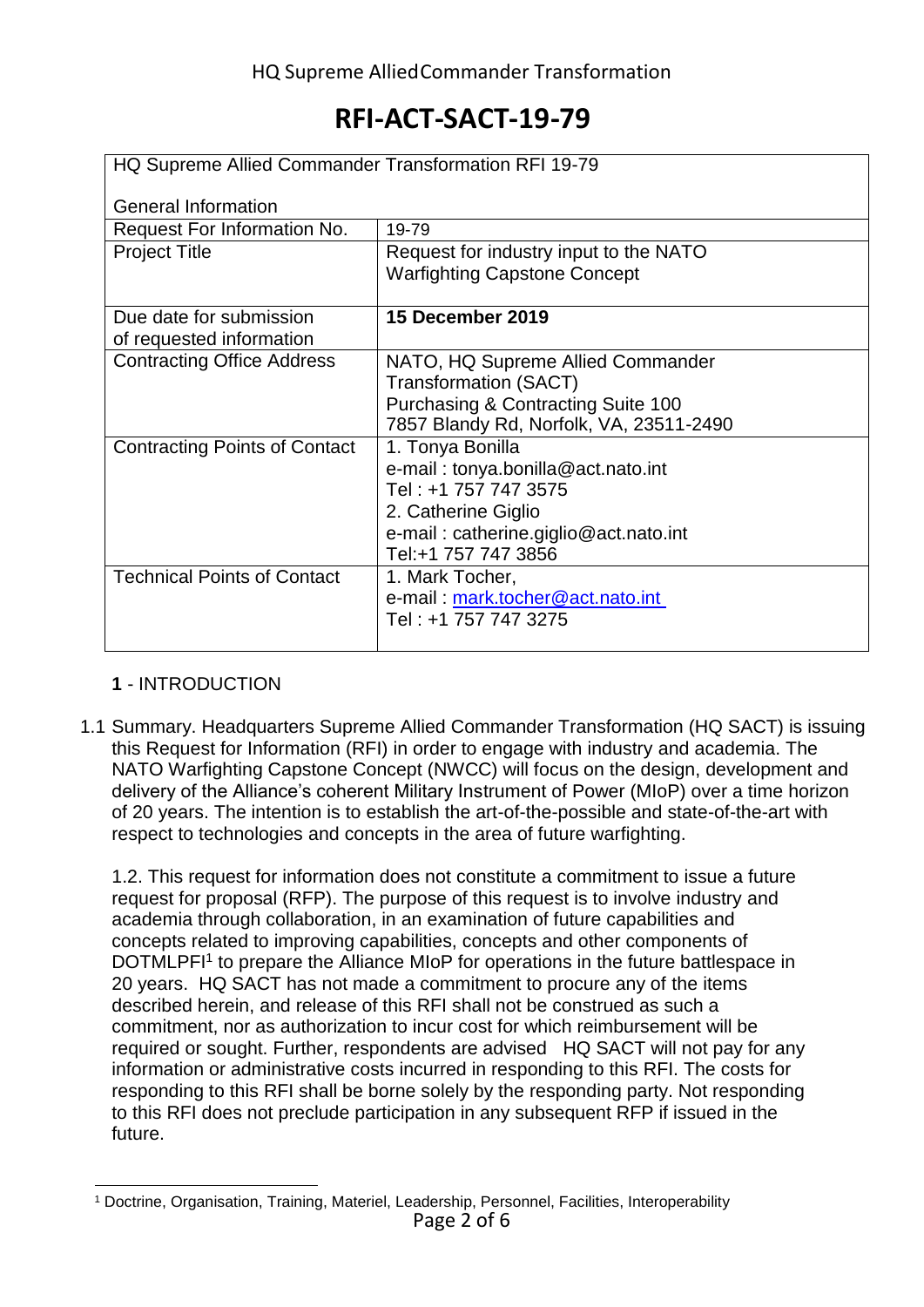**2** – GENERAL BACKGROUND: ACT Framework for Collaborative Interaction (FFCI)

2.1 ACT has implemented a Framework for Collaborative Interaction (FFCI) to increase opportunities for industry and academia to contribute to ACT capability development efforts through collaborative work. Such collaboration enables HQ SACT, and NATO as a whole, to benefit from industry/academia models, advice, capabilities and experience in the course of this work. In addition to the benefits HQ SACT gains from such projects, this collaborative effort will provide industry / academia with an improved understanding of NATO's perspective on the future environment, concept and capability requirements, and development challenges to be addressed by HQ SACT. Potential collaborative projects are on specific topics of mutual interest to both parties, but shall be restricted to collaborations in nonprocurement areas. Several mechanisms have been developed to support the initiation of collaborative projects between industry/academia and ACT, ranging from informal information exchanges, workshops, studies or more extensive collaboration on research and experimentation.

2.2 Depending on the level and type of interaction needed for a collaborative project, a specific agreement may be needed between parties. The FFCI agreement for any specific project, if required by either party for the project to proceed, will range from "Non-disclosure Agreements" (NDA) for projects involving exchange of specific information to more extensive "Declaration of Mutual Collaboration" (DOMC) to address intellectual property and other issues.

2.3 No FFCI agreement is required to respond to this RFI.

#### **3** - DESCRIPTION OF THE PROGRAMME

3.1 NWCC. The NWCC will be a threat-informed, risk and opportunity-based document focused on building and maintaining decisive military advantage. It will address the characteristics, performance abilities and capabilities the Alliance's military instrument of power should possess so that it remains relevant, effective and can be successfully employed in the evolving battlespace.

#### 3.2 Intent/Objectives.

The NWCC will support Allies' and NATO Military Authorities' collective understanding of what is necessary to fight and win in the future. The NWCC will establish a steady path of warfare development, agreed by the Allies, and help improve coherence of activities across the Alliance.

#### 3.3 Expected benefits to respondents

Industry participants will have the chance to share information on emerging and emergent technologies, concept development and the evolving future battlespace. Industry and academia will gain a greater understanding of NATO's requirements.

#### 3.4 Expected input from industry/academia.

Concepts, technologies and other input related to the development of NATO's warfighting capacity out to a time horizon of 20 years.

**4** - REQUESTED INFORMATION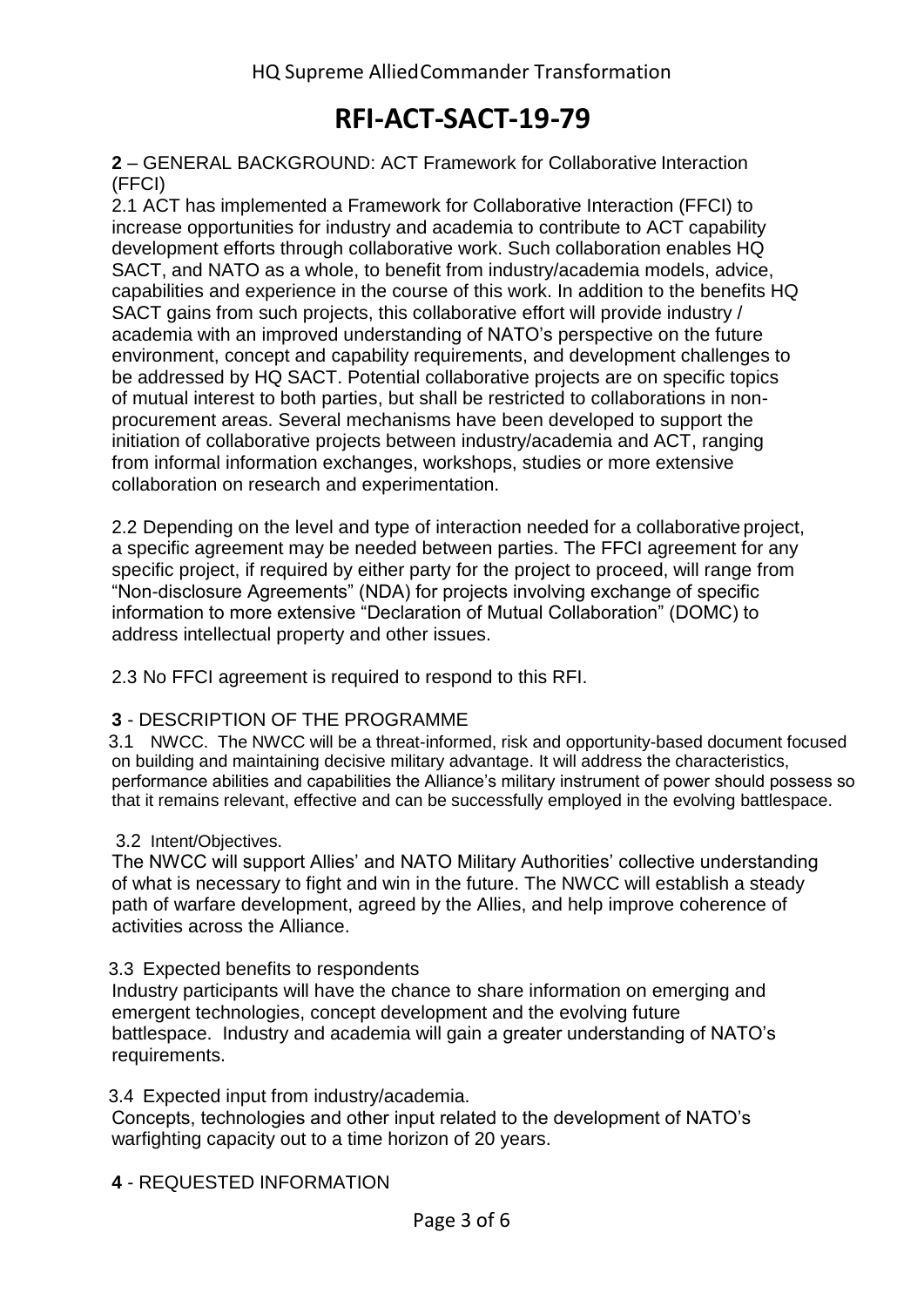4.1 The NWCC will be developed around the analysis framework described below. Responses to this RFI could focus on one or more of the questions posed within the framework including through the application of technology, conceptual development or other approaches to warfighting in the complex and evolving battlespace foreseen to exist in 20 years.

4.2 'Out-think'

 How can the Alliance improve the understanding of the evolving battlespace and the actors, environments and technology it will comprise?

How do we get better at anticipating the strategic shocks and strategic surprises?

 How do we get ahead of 'the game' by shaping the future operating environment (as opposed to being shaped by it)?

4.3 'Out-excel'

 How can the Alliance nurture a MIoP-wide military ethos/culture/mindset that is imbued with persistent readiness at all levels to shape/contest/fight in all threat environments?

What kind of leadership will we need in the future operating environment?

How do we get the right people with right skills into the MIoP?

4.4 'Out-fight'

 How do we design and develop the MIoP so that the Alliance has pre-eminent forces that can operate decisively within and across all domains and deliver joint effects to prevail in conflict?

 What would a MIoP look like that could deliver dominance across a number of domains to shape the battlespace or contest/fight the adversary?

What should be the combination of joint kinetic / non-kinetic and lethal / non-lethal fires and effects to allow the Alliance to prevail decisively in a complex battlespace? 4.5 'Out-last'

 How do we ensure that the Alliance MIoP can operate in contested or denied environments?

 What should be the right balance between survivability of critical infrastructure / degree of risk acceptance / consequence management?

How to develop the resilience of military forces and the civil society in a mutually reinforcing manner? Do we need to consider building 'safe havens' around vital hubs in some domains?

4.6 'Out-partner'

How to mind and close the gaps in interoperability among Allies bearing in mind a growing technological gap between haves and have nots, and legacy systems and new systems?

 What kind of connections will MIoP require with other IoPs (Diplomatic, Information, and Economic), civil society and industry to be able to shape/contest/fight?

- What will be required for the MIoP to operate effectively with partners and other International Organisations and Non-Governmental Organisations?
- 4.7 'Out-pace'

 What is needed for the MIoP to be able to generate, in a timely manner, credible military options to enable political decision making and seize the initiative?

 How to ensure rapid deployment and employment of Alliance forces in order to stay inside an opponent decision cycle?

 What should be the appropriate design of Alliance MIoP in terms of the mix of conventional, missile and nuclear capabilities and advance technology so that it remains ahead of any adversary?